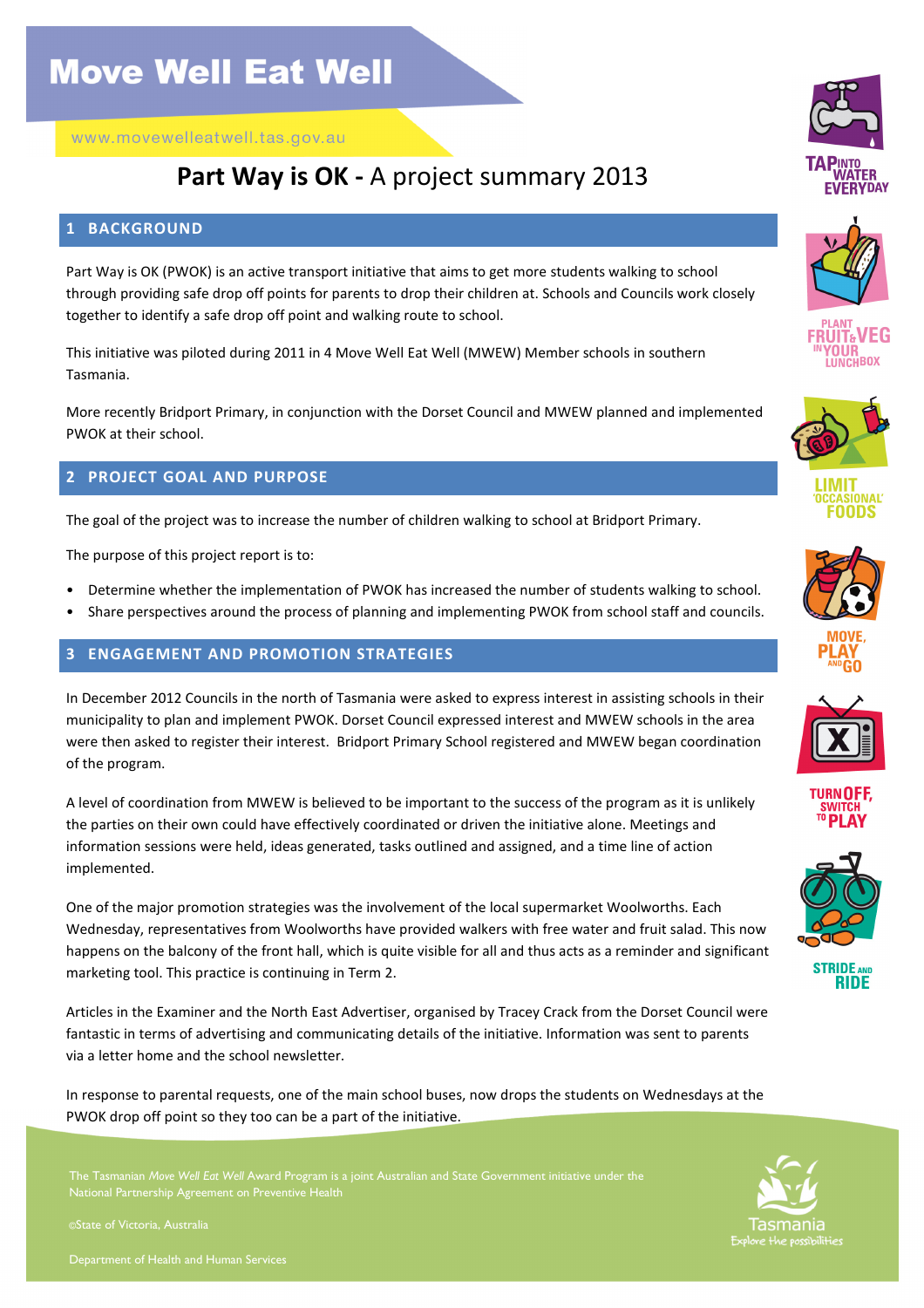www.movewelleatwell.tas.gov.au

Local implementation strengths:

- project co-ordination by MWEW representative
- interested and committed individuals including teachers and community members
- information sessions which clearly outlined the what and how
- assignment of various task relevant to individual fields of knowledge and expertise
- time-line checklist
- engagement of Woolworths

Areas for improvement:

- simplification of print resources
- greater options needed to fast-track the program

### 4 OUTCOMES

Bridport used the Hands Up data collection sheets as provided by MWEW. The initial data was collected over the course of a week (5 days) and averaged. Teachers of each grade simply asked the hands up questions and recorded the results. Of Hands Up as a tool for the initiative, the school administrator said "it was terrific as it enlightened us to the traffic bringing students to school".

### Hands Up! Results

#### Pre PWOK implementation example the PWOK implementation and Post PWOK implementation





The results indicate an increase of students walking to school of almost 30%.









LIMIT **CCASIONAL** FOODS







**TURNOFF SWITCH** 





The Tasmanian Move Well Eat Well Award Program is a joint Australian and State Government initiative under the



i

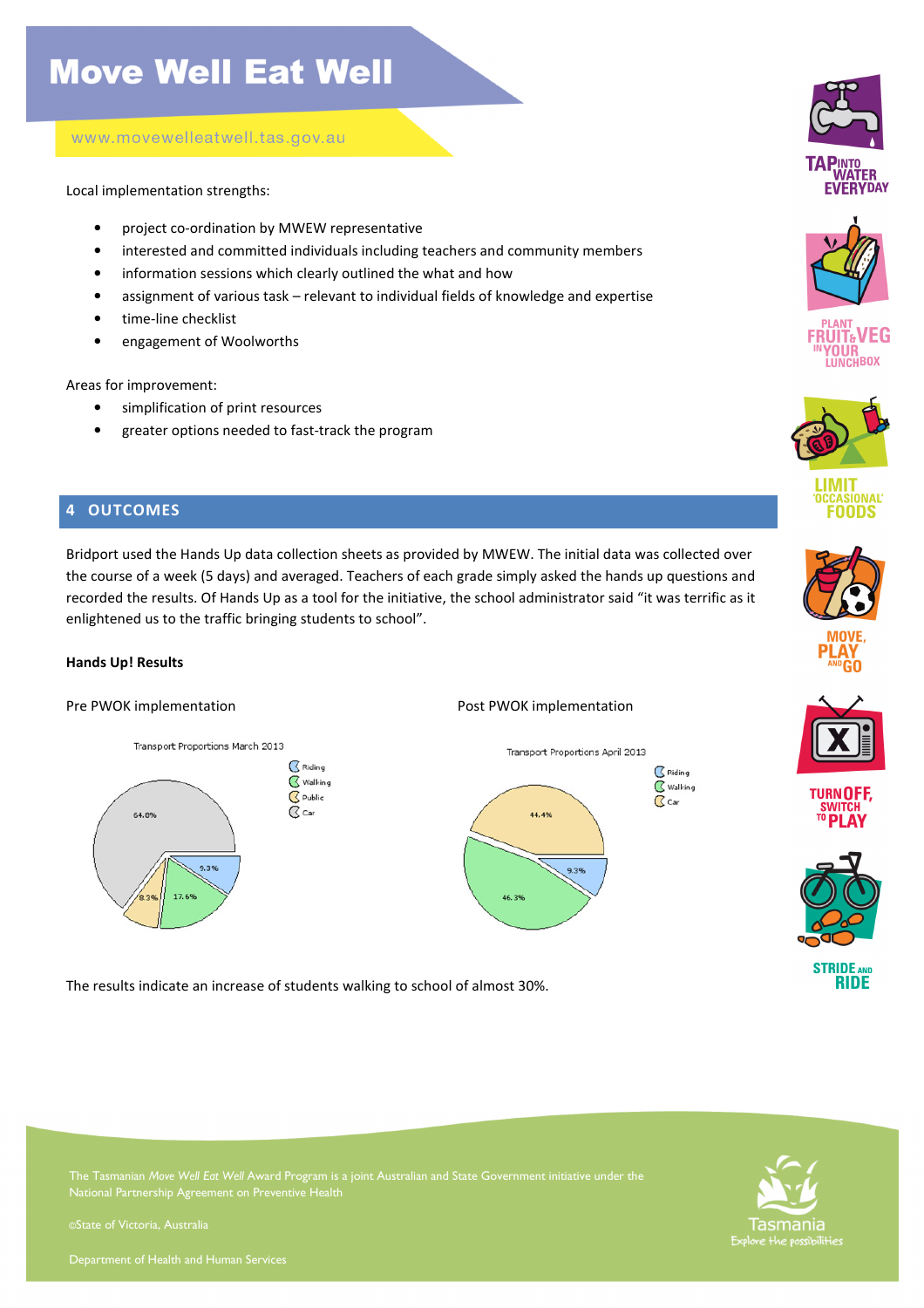www.movewelleatwell.tas.gov.au

### 5 PROJECT PARTNER PERSPECTIVES

#### School Community Perspectives

PWOK has been an enormous success at Bridport Primary. The initiative has been combined with a "Walk on Wednesday" message and the results have been astounding. The staff and parents are thrilled with the results and the students have embraced the initiative with enthusiasm and rigor.

Student leaders have become involved, parents are walking regularly and as everyone seems to be involved, there is a community feel to the project.

Students from the other side of town (non drop off point side) are being driven past the school to the drop off point at the Community Centre simply so they can be a part of PWOK on Wednesdays. Numbers have grown from an initial 30, to 35, 50 and 50 on the last Wednesday of Term 1.

Carol Stingel (the Principal of Bridport Primary) said of the program "I have been blown away by the success of the program, it encourages walking, it encourages a healthy lifestyle, it is enjoyable and it is not too far. Rather than arriving at school early (by car), the children are now occupying their time in such a positive way. PWOK is creating a sense of belonging for some students and also helping to foster new relationships".

#### Council Perspectives

Tracey Crack from the Dorset Council was enthusiastic and engaged with the program from the outset.

She thought that it was "really easy to put together".

Whilst she could not see any barriers or challenges, Tracy did suggest that a third sign (for the actual drop off point) would be useful as the two supplied were used for direction from the main street.

Tracey also thought that perhaps a greater number of people should have been involved (in planning and procedure) so that there was a greater pool of informed people from which to draw leadership on Wednesdays.

Tracey reported that Woolworths have been really happy to be involved and that PWOK has really been a win win situation for both the school and the supermarket.























Tasmania

The Tasmanian Move Well Eat Well Award Program is a joint Australian and State Government initiative under the National Partnership Agreement on Preventive

©State of Victoria, Australia